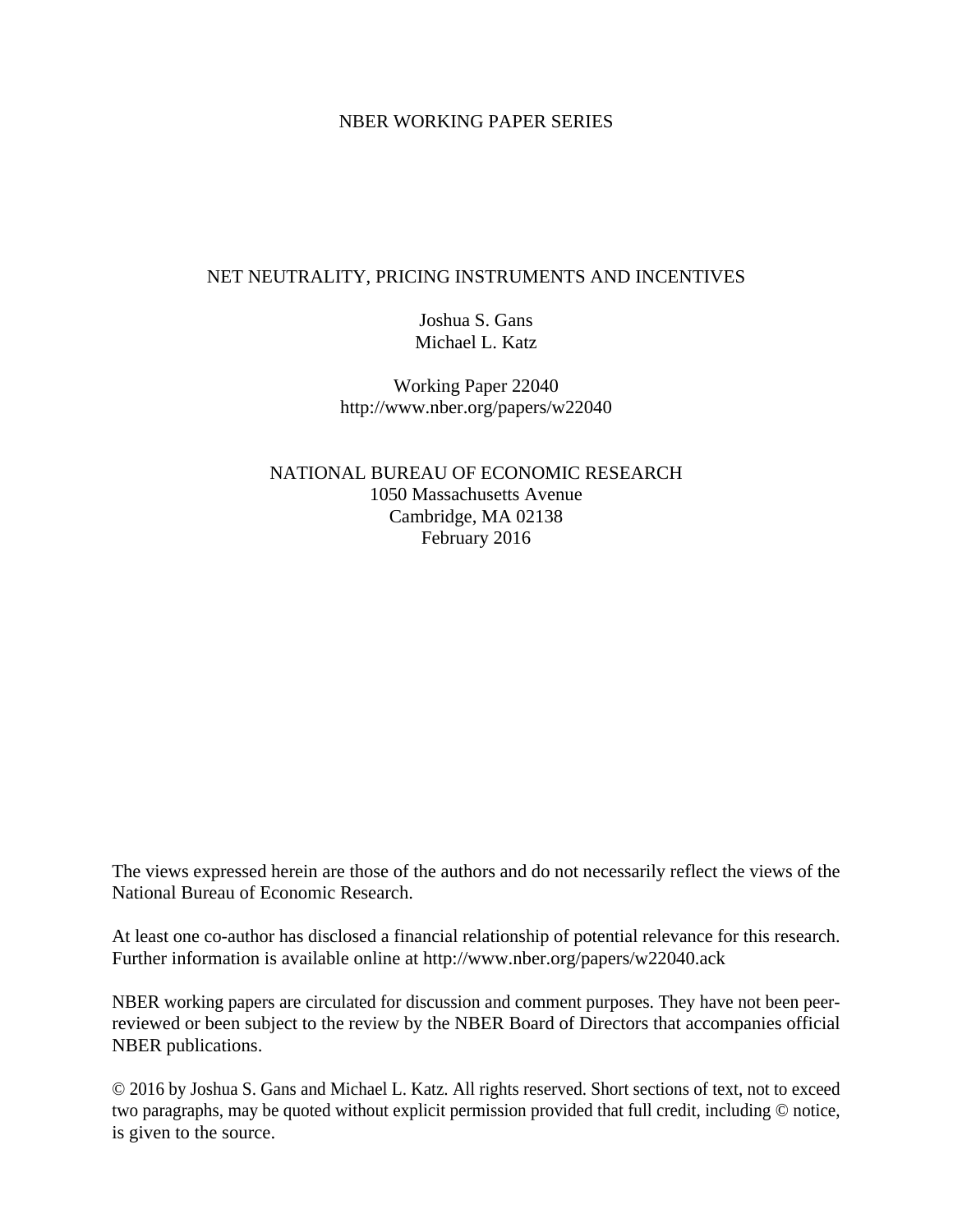Net Neutrality, Pricing Instruments and Incentives Joshua S. Gans and Michael L. Katz NBER Working Paper No. 22040 February 2016 JEL No. D4,D42,D43,L1,L12,L13

#### **ABSTRACT**

We correct and extend the results of Gans (2015) regarding the effects of net neutrality regulation on equilibrium outcomes in settings where a content provider sells its services to consumers for a fee. We examine both pricing and investment effects. We extend the earlier paper's result that weak forms of net neutrality are ineffective and also show that even a strong form of net neutrality may be ineffective. In addition, we demonstrate that, when strong net neutrality does affect the equilibrium outcome, it may harm efficiency by distorting both ISP and content provider investment and service-quality choices.

Joshua S. Gans Rotman School of Management University of Toronto 105 St. George Street Toronto ON M5S 3E6 and NBER joshua.gans@gmail.com

Michael L. Katz UC, Berkeley Haas School of Business 545 Student Services #1900 Berkeley, CA 94720-1900 katz@haas.berkeley.edu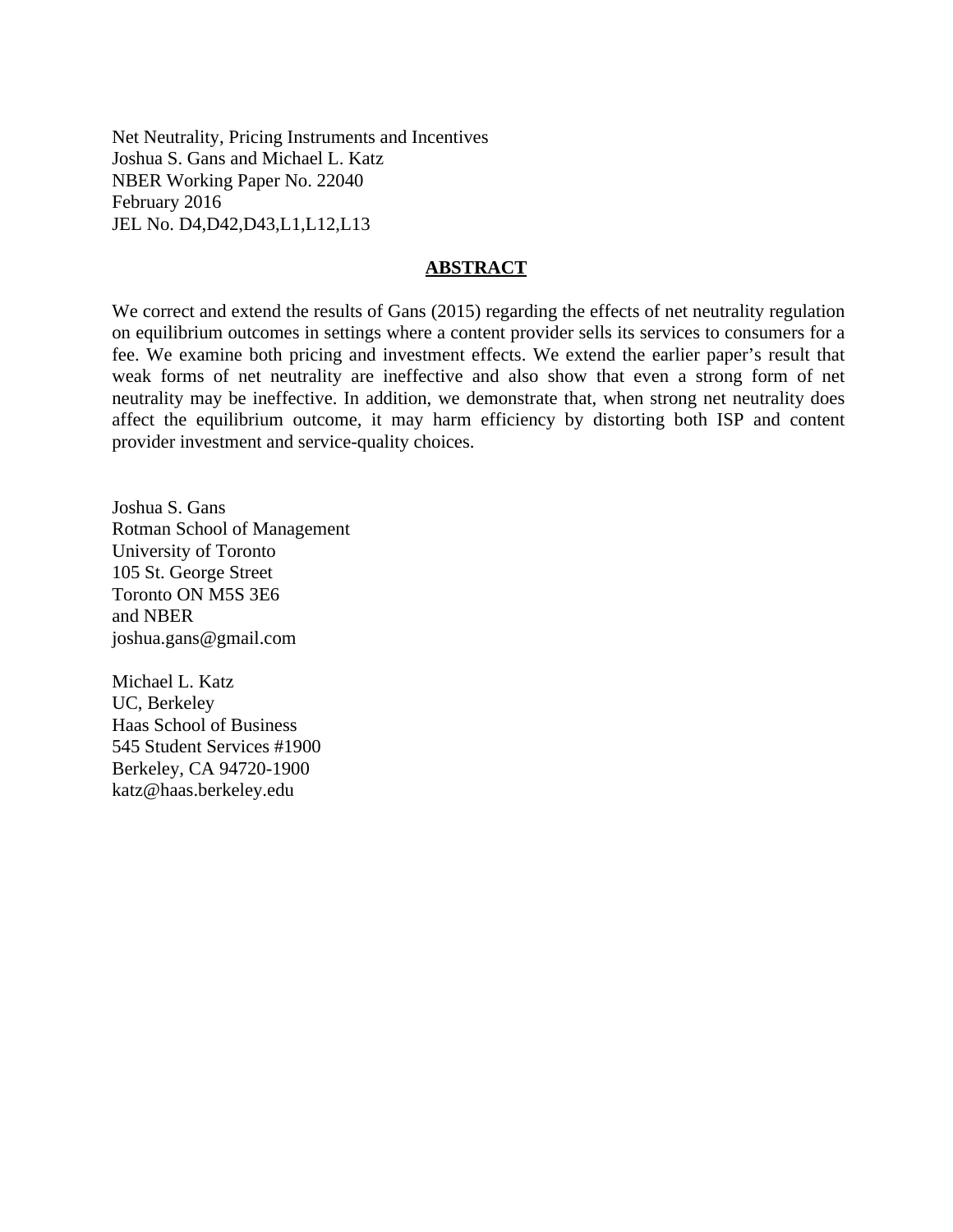### **1 Introduction**

 $\overline{a}$ 

In 2015, the U.S. Federal Communications Commission (FCC) adopted new Net Neutrality rules that would apply to both fixed and wireless Internet Service Providers (ISPs).<sup>1</sup> These rules are examples of what Gans (2015) described as *weak net neutrality*: the rules prohibit ISPs from discriminating on the basis of content in setting their charges to content providers for exchanging traffic with the ISPs' end users (consumers). Gans (2015) found that, when content providers charge for their services and an ISP can discriminate on the basis of content in setting its charges to consumers, weak net neutrality will have no impact on any agent's payoffs. He argued that stronger net neutrality rules are required if the policy is to have an impact. Specifically, he examined *strong net neutrality:* rules that prohibit content-based discrimination in pricing to both content providers *and* consumers.

In this paper, we identify an error in Gans (2015)'s conclusion regarding the nonneutrality of strong net neutrality. This insight gives rise to several further considerations and a more nuanced result on strong net neutrality. The paper proceeds as follows. After describing the model in Section 2, we demonstrate in Section 3 that, when the ISP can choose its access and termination rates subject only to non-discrimination requirements, it has sufficient instruments to extract the entire social surplus.

Section 4 then considers two situations in which the ISP can no longer extract all of the social surplus: (a) when there is a regulatory cap on the IPS's access charges, and (b) when consumers have heterogeneous preferences with respect to content providers. We first show that, when net neutrality takes the form of binding limit on the fees the ISP chargers to content providers, this policy meaningfully affects the equilibrium outcome but can result in inefficiencies, including the excessive provision of quality by content providers. We then consider the impact of consumer heterogeneity on these results (Gans, 2015, had only a single, representative consumer). We demonstrate that strong net neutrality can harm total surplus by inducing the ISP to exclude low-value content providers from the market. This result is a variant of the standard trade-off inherent with heterogeneous consumers and an inability to engage in price discrimination: the ISP compares setting a high price, which excludes low-value transactions, with setting a low price that results in greater sales. We also examine the effects of

<sup>&</sup>lt;sup>1</sup> Federal Communications Commission, *In the Matter of Protecting and Promoting the Open Internet, Report and Order on Remand,* Declaratory Ruling, and Order, rel. March 12, 2015.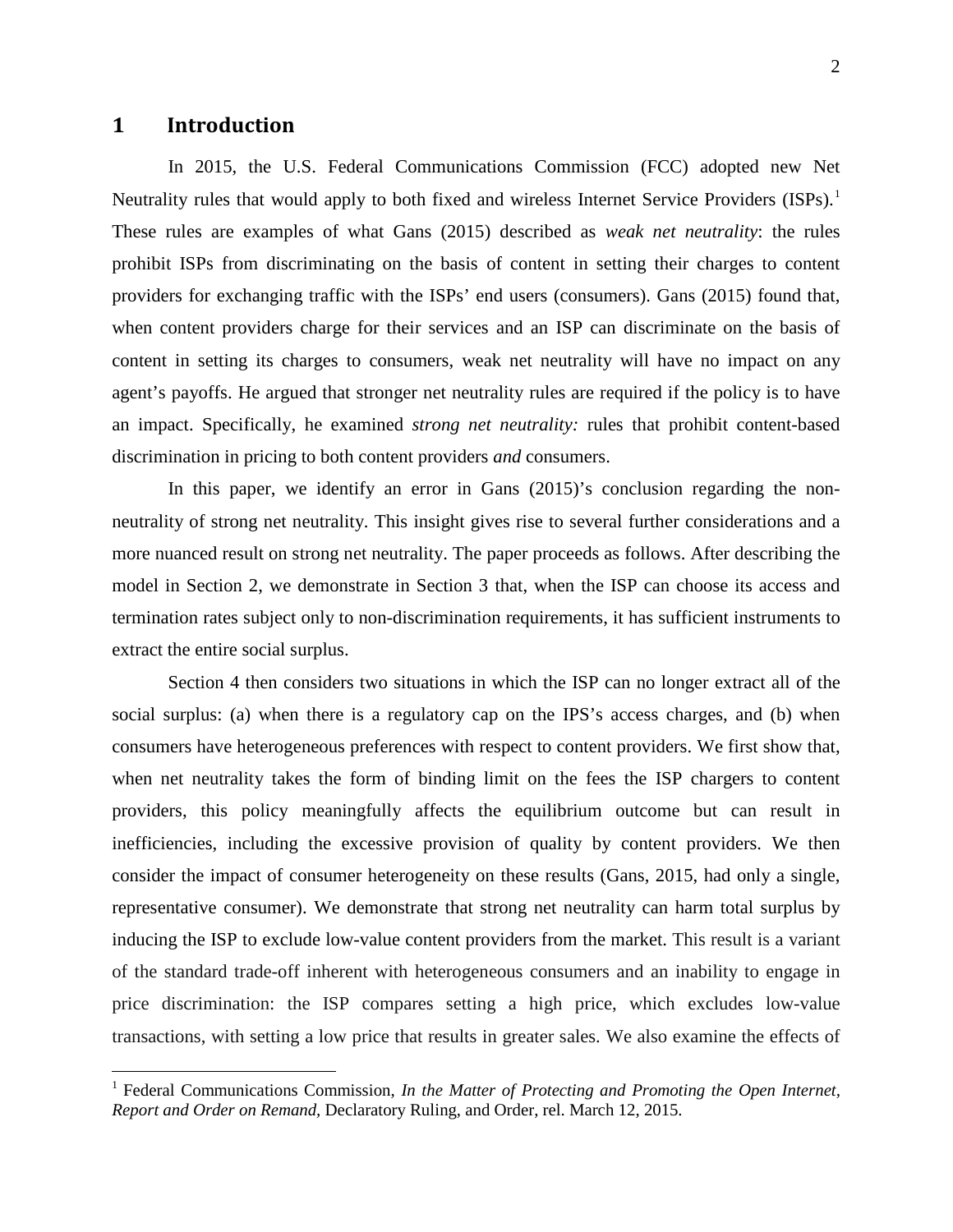net neutrality on investment incentives.<sup>[2](#page-3-0)</sup> Gans (2015) found that strong net neutrality can enhance content providers' incentives to invest in quality, but will have no effect on ISP investment. We demonstrate that the conclusion with respect to content providers' investment incentives extends to the case of consumers with heterogeneous preferences with respect to quality, but the conclusion with respect to the ISP's investment incentives does not—there are circumstances under which strong net neutrality regulation reduces the ISP's investment incentives.

Section 5 presents a brief concluding remarks.

## **2 Model Set-Up**

 $\overline{a}$ 

We utilize the simple set-up of Gans (2015). There is a single ISP, two content providers (CP1 and CP2), and a unit mass of a single type of consumers (until Section 4, where we relax that assumption). In terms of notation, we assume the following:

- $v_i$  is the value a consumer derives consuming content from provider *i*.
- $r_i$  is the revenue content provider *i* derives from other sources (*e.g.,* advertising).
- $\bullet$   $\bullet$   $\bullet$  *i* is the transmission price charged by the ISP to a consumer who purchases content from provider *i*.
- *a<sub>i</sub>* is the access price the ISP charges provider *i* for having its content delivered to the consumer.
- $p_i$  is the price provider *i* charges a consumer for content.

We consider two different sets of assumptions with regard to the timing of price setting. Gans (2015) assumed that the ISP sets  $\{a_i, t_i\}_{i \in L_2}$  prior to either content provider's setting its price,  $p_i$ . In addition to considering such *sequential* pricing, we also examine setting in which  ${a_i, t_i, p_i}_{i \in L2}$  are all set *simultaneously*.

Following Gans (2015), we define the following policies:

<span id="page-3-0"></span> $2$  There has been considerable debate regarding the effects of net neutrality regulation on ISP and CP investment incentives; for a review see Greenstein et.al. (2016). They note that an important factor in determining how net neutrality impacts on investment incentives has to do with the alleviation and pricing of congestion on networks. Depending on the model of queuing and on the business model of ISPs, net neutrality regulation can both detract and promote investment in infrastructure to alleviate congestion.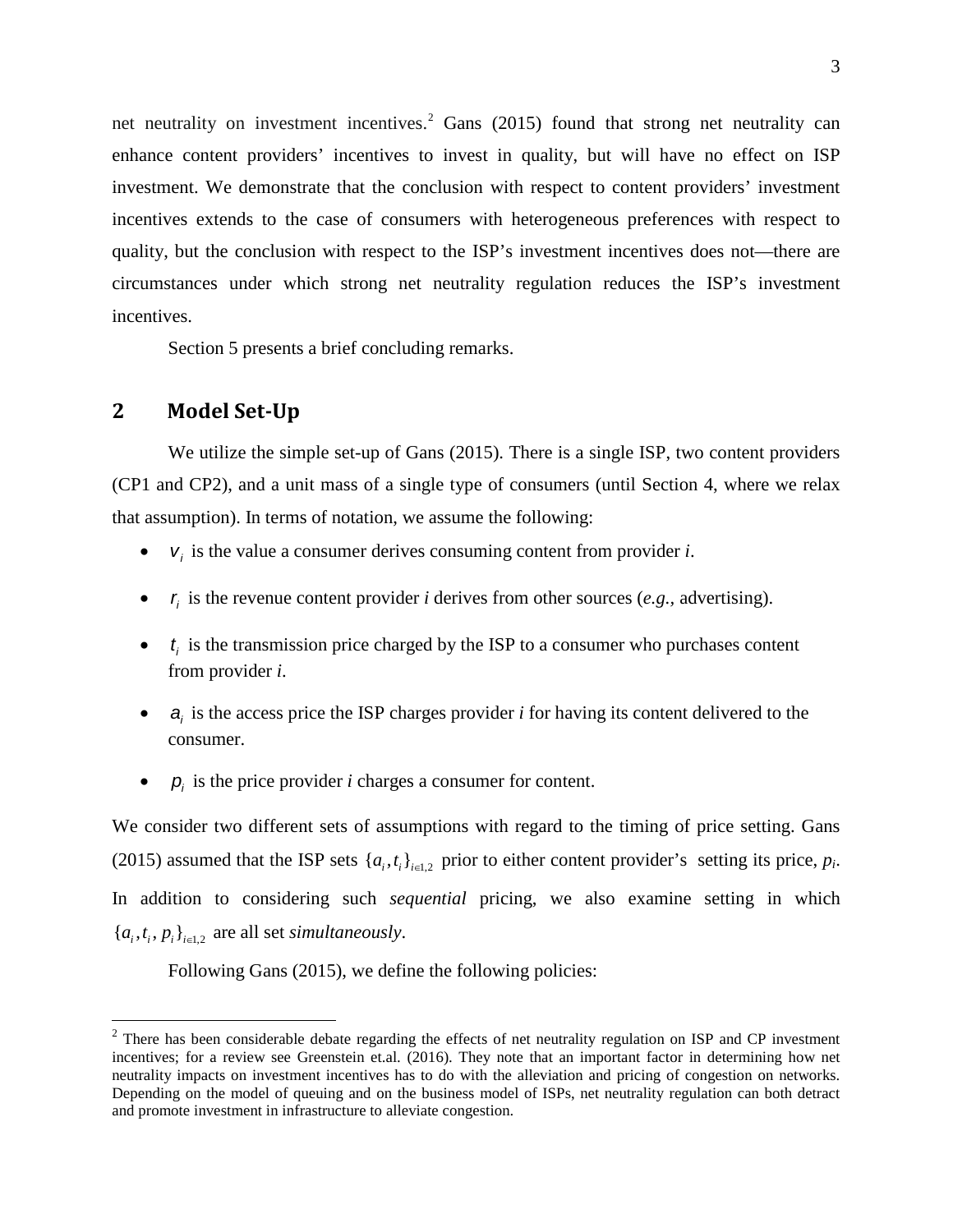*Strong net neutrality: The ISP cannot discriminate in its pricing to either CPs or consumers. That is, the ISP must set*  $t_1 = t_2 = t$  *and*  $a_1 = a_2 = a$ .

*Weak content provider net neutrality: The ISP cannot discriminate in its price to CPs; that is,*   $a_1 = a_2 = a$ .

*Weak consumer net neutrality: The ISP cannot discriminate in its price to consumers; that is,*   $t_1 = t_2 = t$ .

*No regulation:* The ISP can charge content-contingent prices to consumers  $(t_1, t_2)$  and to content *providers*  $(a_1, a_2)$ .

As mentioned in the Introduction, the FCC's recently imposed rules are properly characterized as weak content provider net neutrality.

We make the following assumptions about demands and costs. Because of limited attention, a consumer selects content from at most one provider. The values a consumer derives from content consumption satisfy  $v_1 > v_2$ , and the sums of consumer value and other content provider revenue (*e.g.*, fees from advertisers) satisfy  $v_1 + r_1 > v_2 + r_2$ . We normalize the marginal cost of content provision to zero. The ISP incurs a marginal cost of *c* to deliver content to a consumer, regardless of which content provider is chosen.

## **3 Sufficient Instruments**

Gans (2015) showed that the ISP can use discriminatory pricing based on the identity of the content provider to extract the entire surplus available in the market. Proposition 3 of Gans (2015) proposed that only strong net neutrality—which prevents all forms of price discrimination based on the identity of the content provider—changes the equilibrium set of choices and payoffs and allows a content provider to enjoy positive surplus. However, the proof of the proposition contained an error—one that is instructive in evaluating source of the ISP's hold-up power. Here, we will demonstrate that the hold-up power arises because of the number of pricing instruments at the ISP's disposal relative to the number of consumer types (specifically, in the baseline model there is only one consumer type).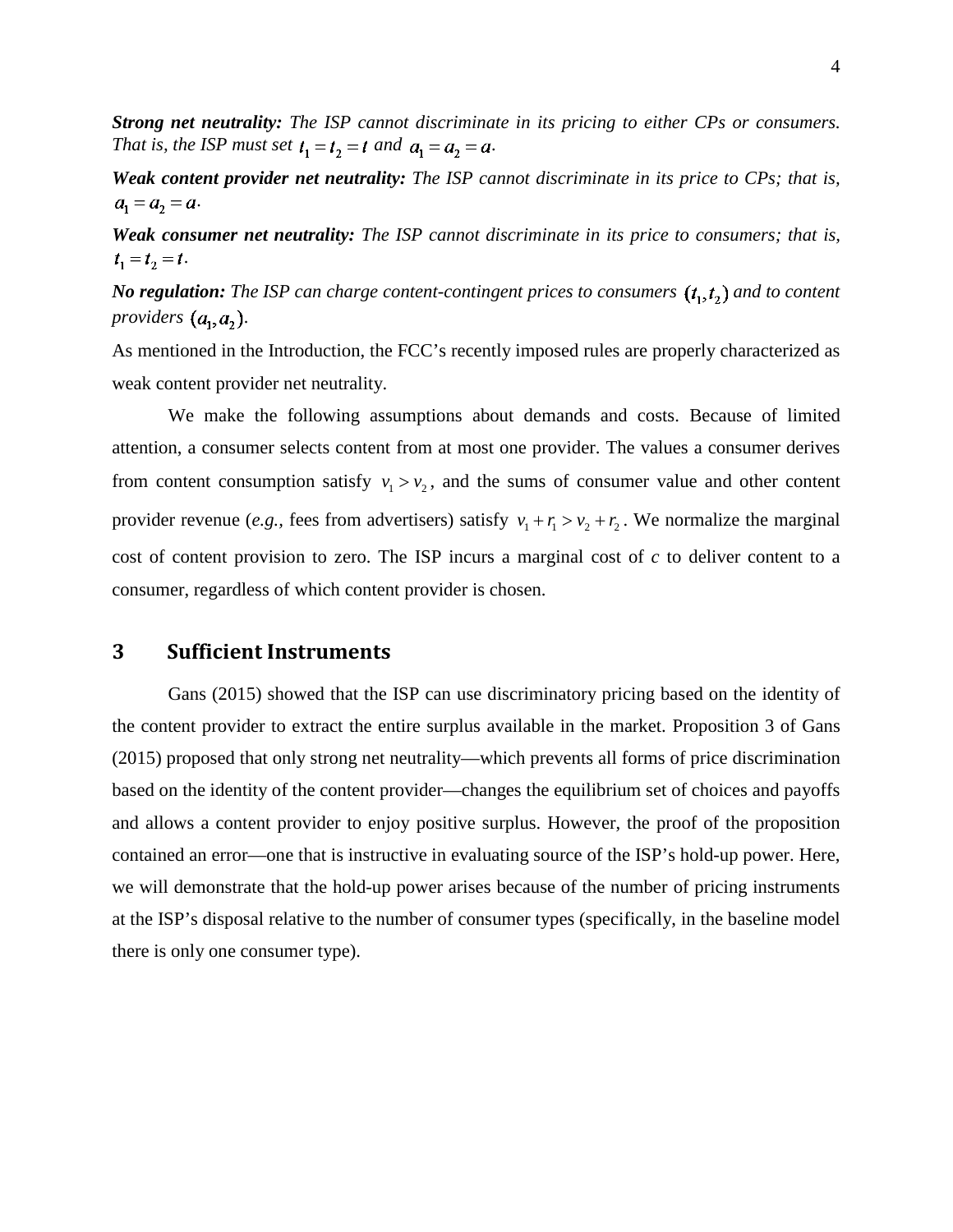#### *3.1 Strong Net Neutrality can be Neutral*

Under strong net neutrality, the ISP has only two prices that it can set, *t* and *a*; that is, both the ISP's transmission price and access price are independent of content chosen. Assuming that the ISP sets its prices before the content providers set theirs, the following proposition holds:

**Proposition 1:** *Under strong net neutrality, every consumer chooses the socially optimal content provider (i.e., CP1) but earns zero surplus, as do CP1 and CP2. The ISP earns profits*  $v_1 + r_1 - c$ .

**Proof:** Suppose that the ISP sets  $t = v_1$  and  $a = r_1$ . The highest price that CP1 can charge and still makes sales is  $p_1 = 0$ . CP2 cannot make sales at any positive price and cannot earn non-negative profits at any price consumers would be willing to pay. The ISP earns profits of  $v_1 + r_1 - c$ , which clearly is the upper bound on its profits given consumer and content-provider rationality. **QED**

The equilibrium surplus to each agent under Proposition 1 is the same as that which arises in the absence of regulation or under either form of weak net neutrality.<sup>[3](#page-5-0)</sup>

Proposition 1 demonstrates that, under strong net neutrality, the ISP maximizes its profit by identifying CP1 as the efficient choice for consumers and choosing prices that extract all of the surplus when a consumer chooses CP1. Because the ISP's prices are independent of the content provider's identity and CP2 offers less potential total surplus, CP2 is excluded from the market; even if CP2 set a price equal to 0, a consumer would earn negative surplus given the ISP's prices. The error in Gans (2015) lay in an implicit assumption that both content providers must be active in equilibrium, so that a consumer would never suffer negative surplus from choosing either content provider.<sup>[4](#page-5-1)</sup>

This error helps to identify a potentially important difference between strong and weak net neutrality. Although the equilibrium payoffs are the same under all three forms of net neutrality in this simple model, there is a sense in which the ISP has a set of more robust

 $\overline{a}$ 

 $3$  See Gans (2015).

<span id="page-5-1"></span><span id="page-5-0"></span><sup>&</sup>lt;sup>4</sup> This error also effects Proposition 5 of Gans (2015). That proposition should now read:

*If*  $\Delta_1 \ge C_1$  then absent net neutrality or under either weak content provider net neutrality or strong net *neutrality, the consumer selects the socially optimal content (CP1) while CP1 chooses a fast lane. Neither the consumer nor the content providers earn any surplus while the ISP earns*  $v_1 + \Delta_1 + r_1 - C$ .

The corrected proposition demonstrates that, regardless of the regulatory regime, the fast lane does not alter the surplus appropriated by CP1, although it does change the surplus that the ISP receives. It follows that CP1 does not have incentives to invest in ways that exploit the possibility of generating greater consumer benefits through use of a fast lane.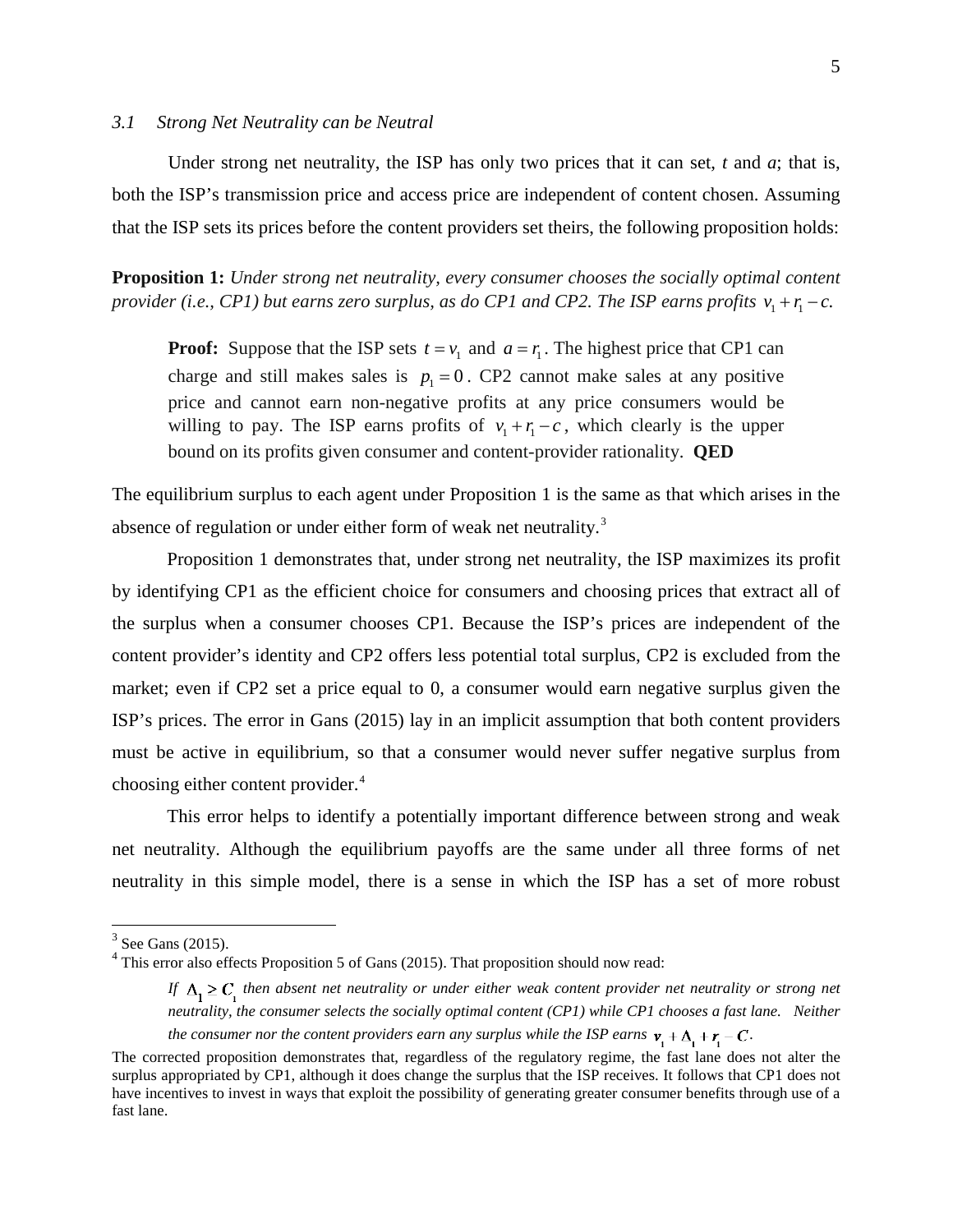strategies available under weak net neutrality. Specifically, under weak net neutrality, the ISP could also rely on a pricing strategy that allowed both content providers to be active in equilibrium: the ISP can set either  $t_i$  or  $a_i$  in a discriminatory fashion to satisfy  $t_i + a_i = v_i + r_i$ for both *i*. Under weak net neutrality, the ISP need only make content-provider-specific pricing decisions without choosing to exclude any content provider. Consumers then choose the efficient content provider in equilibrium. Because the ISP's strategy under strong net neutrality hinges on all consumers' choosing the same content provider, it would appear unlikely that this result will fully extend to setting which consumers have heterogeneous content preferences. We confirm this intuition in Section 4.2 below.

#### *3.2 Invariance to Pricing Timing*

It is useful briefly to explore whether the neutrality of strong net neutrality is sensitive to changes in assumptions regarding the timing of pricing decisions. To see that it is not, suppose, instead that each  $p_i$  is set prior to the ISP's setting its prices. We will now demonstrate that:

**Proposition 2:** *If the content providers set their prices,*  $\{p_1, p_2\}$ *, prior to the ISP's setting its prices, then under any regulatory regime there exist equilibria in which consumers choose the socially optimal content provider (i.e., CP1) but earn zero surplus as do CP1 and CP2. The ISP earns profits of*  $v_1 + r_1 - c$ .

**Proof:** Consider the following strategies. The content providers choose prices such that  $v_1 - p_1 > v_2 - p_2$  and ISP sets  $t = v_j - p_j$  and  $a = p_j + r_j$  for any CP prices such that  $v_j - p_j \ge v_k - p_k$  for  $j \ne k$ . Observe that the ISP's strategy states how it will set its prices contingent on the prices set by the CPs. Given the CPs' prices, CP2 makes no sales. At any price at which CP2 would make positive sales, its profit per consumer would be  $p_2 + r_2 - a = p_2 + r_2 - p_1 - r_1 < v_2 + r_2 - v_1 - r_1 < 0$ . Hence, CP2 cannot benefit from deviating from the candidate equilibrium. Given the ISP's strategy, CP1 also cannot deviate to earn positive profits. The ISP fully extracts the maximum surplus that can be realized given the cost and demand conditions. It follows that, given CP and consumer rationality, there is no profitable deviation for the ISP. **QED**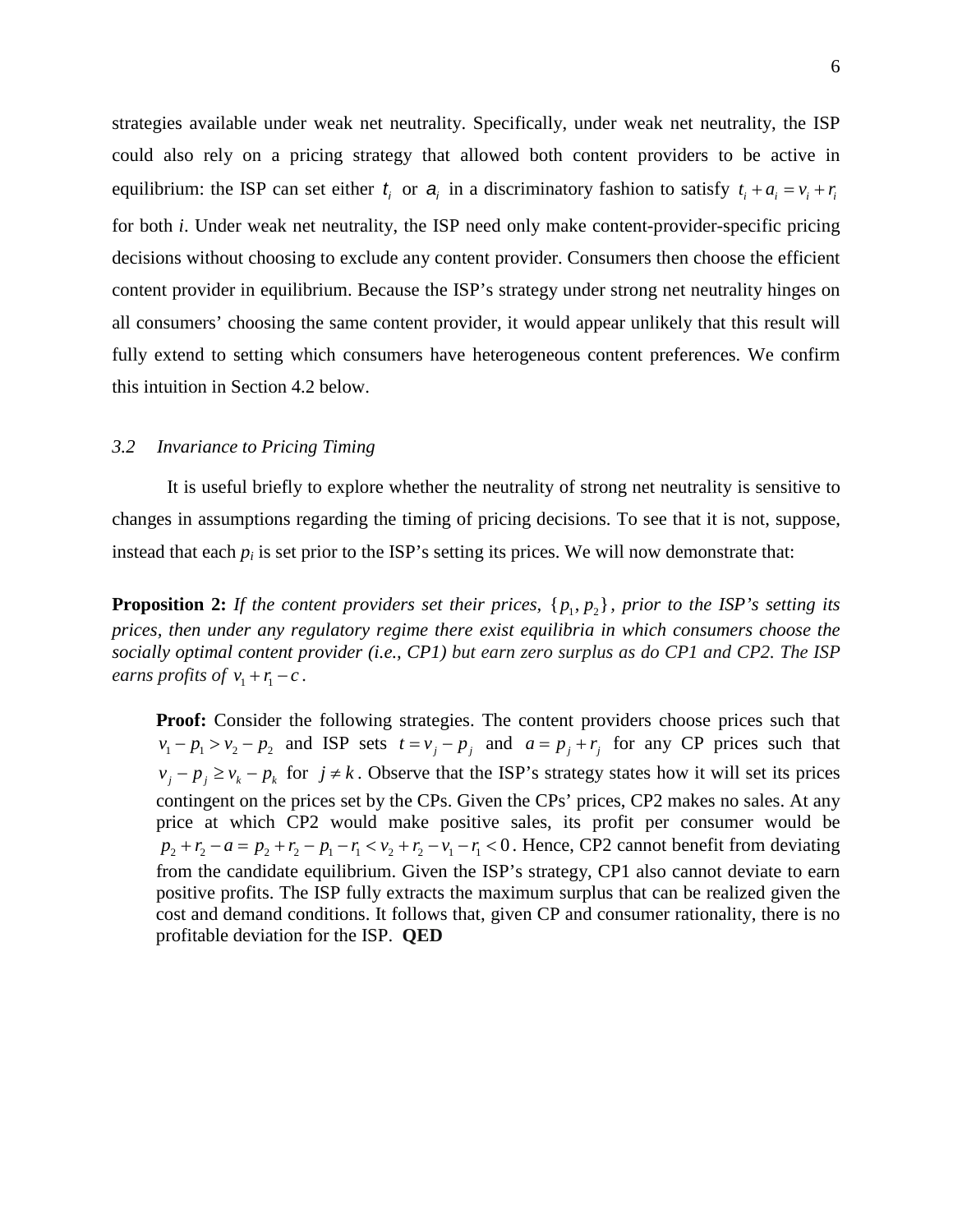Intuitively, the ISP has sufficient tools (*i.e.,* it can separately charge both content providers and consumers) to engage in a perfect price squeeze even though CP1 can commit to the price of its complementary product before the ISP.<sup>[5](#page-7-0)</sup>

### **4 Insufficient Instruments**

The focus of the net neutrality has been on the prices charged by ISPs to content providers for access to consumers. We have shown, thus far, that regulating the ISP's ability to price discriminate between content providers has limited potential to ensure that rents flow to content providers to reward them for their investments. This arises because the ISP has sufficient instruments to extract rents even if the structure of pricing is regulated. In this section, we consider two situations in which the ISP no longer has sufficient instruments to extract all of the surplus: (a) when there is a regulatory cap on the ISP's access charges, and (b) when consumers have heterogeneous preferences with respect to content providers.

#### *4.1 Capped Access Charges*

 $\overline{a}$ 

Some proponents of net neutrality have advocated directly regulating access charges or even banning them all together. We now turn to consider this form of regulation which is a more restrictive form of weak content provider net neutrality. Specifically, suppose that the access charges,  $a_i$ , are regulated to be equal to one another and less than or equal to  $\bar{a}$ , where  $\bar{a}$  is set by a regulator. In addition, suppose that the ISP can freely set its charges to consumers,  $t_i$ . Compared with weak content provider net neutrality, this regulation removes an instrument from the ISP's control. As we will now demonstrate, the effects of such a policy depend, in part, on whether negative prices are possible and whether quality can be used to dissipate content provider profits.

Return to the sequential pricing assumption that the ISP sets its prices before the CPs set theirs. If the ISP sets  $t_i = v_1 + r_1 - \overline{a}$ , then the maximum price CP1 can set is  $p_i = \overline{a} - r_i$ , and CP2

<span id="page-7-0"></span> $<sup>5</sup>$  Proposition 2 identifies a specific family of equilibria but there are also others. For instance, there exists a family</sup> of equilibria in which CP1 drops out in stage one and the ISP extracts surplus generated by consumption of only CP2's services. The existence of this family of equililbria is a consequence of the timing, which makes CP1 indifferent between staying in and opting out at the first stage. We suspect that an equilibrium refinement (such as trembling hand perfection) may select the equilibrium in the proposition but it is beyond the scope of the paper to examine this technical extension.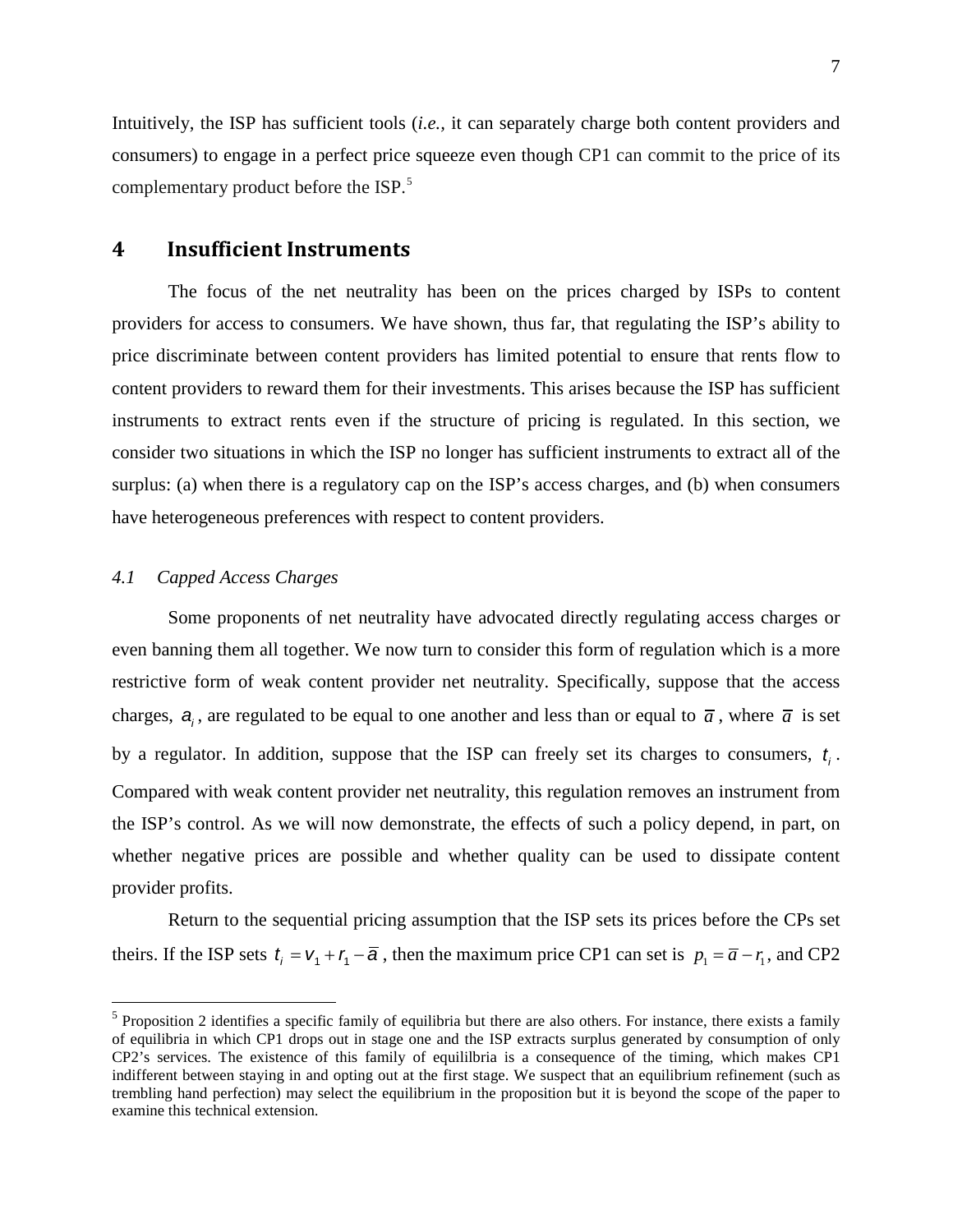cannot profitably attract any sales. Thus, the content providers earn 0 while the ISP earns the same amount as it would if there were no regulation. Observe that, under this regulatory regime, the ISP could also choose to set a different price to consumers depending on the identity of the content provider (*i.e.*, set  $t_i = v_i + r_i - \overline{a}$ ), which would allow it to extract all of the surplus while having both content providers active in the case where consumers have heterogeneous preferences.

Note that, even if—in addition capping the access price charged to content providers the regulator also imposed consumer net neutrality (*i.e.*,  $t_1 = t_2 = t$ ), then the ISP would (if negative prices were possible) still be able to engage in the type of price squeeze examined in Section 3.1 above. Thus, the outcomes would be equivalent to strong net neutrality. If, on the other hand, negative prices were not possible, then some of the rents from advertising would be captured by CP1 as per the above discussion.

Setting  $t_i = v_i + r_i - \overline{a}$  relies on it's being possible for content providers to charge negative prices when  $r_i > \overline{a}$ . If negative content prices are infeasible, then content providers can make positive sales only if  $t_i \le v_i$ . Thus, in equilibrium, the ISP will earn  $v_1 + \min{\{\overline{a}, r_1\}} - c$ , while CP1 earns  $r_1 - \overline{a}$ . This finding reinforces the point made Gans (2015) regarding the role of payments between content providers and consumers in undermining network neutrality. Specifically, with regulation of this kind, for sufficiently low  $\bar{a}$ , the impact of regulation is to bias content providers towards models that emphasize advertising revenues rather than direct pricing to consumers.

When negative content prices are infeasible but each content can provider to choose the (costly) quality of its service, increased expenditures on quality can play a role similar to that of negative content prices—a content provider can lower its quality-adjusted price by raising its quality. To explore this possibility, we introduce additional notation:

- $v_i(e_i)$  is the value the consumer derives consuming content from content provider  $i$  when the provider expends  $e_i$  per customer on quality.
- $e_i^*$  is content provider *i*'s efficient quality expenditure.

We assume that:  $v_i(\cdot)$  is an increasing, concave function;  $v_1(e) > v_2(e)$  and  $v_1(e) + r_1 > v_2(e) + r_2$ for all  $e > 0$ ; and  $v_1(e_1^*) - e_1^* > 0$ . We now establish the following result: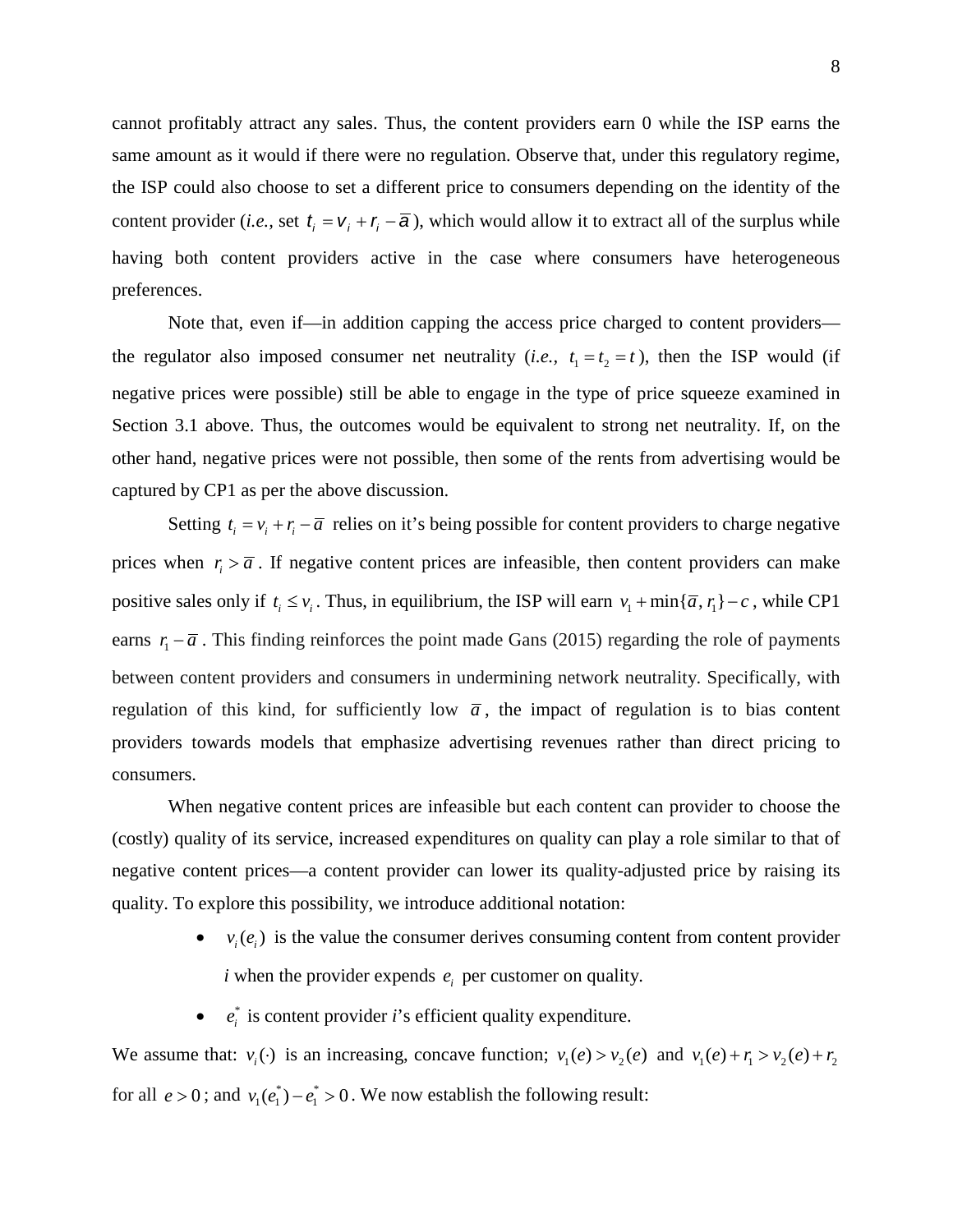**Proposition 3:** *Imposing*  $\bar{a} = 0$  *leads to socially excessive investment in content if*  $r_1 > e_1^*$  and *efficient investment otherwise. Neither consumers nor content providers earn any surplus, while the ISP earns profits equal to*  $v_1$ (max{ $r_1$ , $e_1$ ) – *c*.

**Proof:** Suppose  $r_1 > e_1^*$  and the ISP sets  $t = v_1(r_1)$  and  $a = 0$ . The only way that CP1 can make positive sales without suffering a loss is to set  $e_1 = r_1$  and  $p_1 = 0$ . CP2 cannot profitably make sales at any price or quality combination. The ISP would extract all of the surplus,  $v_1(r_1) - c$ . Inducing CPI to set a lower quality would reduce the ISP's profits, and the ISP cannot induce CP1 to choose a higher quality without lowering *a* , which would be unprofitable for the ISP given that  $r_1 > e_1^*$ .

Next, suppose  $r_1 \leq e_1^*$  and the ISP sets  $t = v_1(e_1^*) - e_1^* + r_1$  and  $a = 0$ . Conditional on its service quality,  $e_1$ , the highest price CP1 can charge and still make positive sales is  $\hat{p}_1(e_1) = v_1(e_1) - t = v_1(e_1) - r_1 - (v_1(e_1^*) - e_1^*)$ . CP1's profits as a function of  $e_1$  are equal to  $\hat{p}_1(e_1) - e_1 + r_1 = v_1(e_1) - e_1 - (v_1(e_1^*) - e_1^*)$ . CP1's profits are maximized by setting  $e_1 = e_1^*$ and earning 0 profits. CP2 cannot profitably make sales at any price. The ISP extracts all of the maximum possible social surplus,  $v_1(e_1^*) - e_1^* + r_1 - c$ , which clearly is the most it could possibly earn given the rationality of other parties. **QED**

When  $r_1 > e_1^*$ , social surplus is dissipated by inefficient rent extraction. Intuitively, the equilibrium outcome can entail excessive content quality because there is little linkage between the marginal benefit of increased quality to consumers and the marginal value to the ISP, which forces the content provider's choice. By contrast, suppose that the ISP were required to set  $t_i = c$ and  $a_i = 0$ . Then it is readily shown that the content providers would compete on quality and price, and the equilibrium expenditure levels and prices would be  $e_1 = e_1^*$ ,  $e_2 = e_2^*$ ,  $p_1 = v(e_1^*) - v(e_2^*) + e_2^*$ , and  $p_2 = e_2^*$ .

#### *4.2 Consumer Heterogeneity*

In an important sense, the original model is too simple. Because of the lack of consumer heterogeneity, the ISP needs very few pricing tools to fully extract content provider profits and consumer surplus. This section examines a model with consumer heterogeneity and shows that such heterogeneity creates the possibility that strong net neutrality affects the equilibrium outcome, but may do so in ways that harm welfare.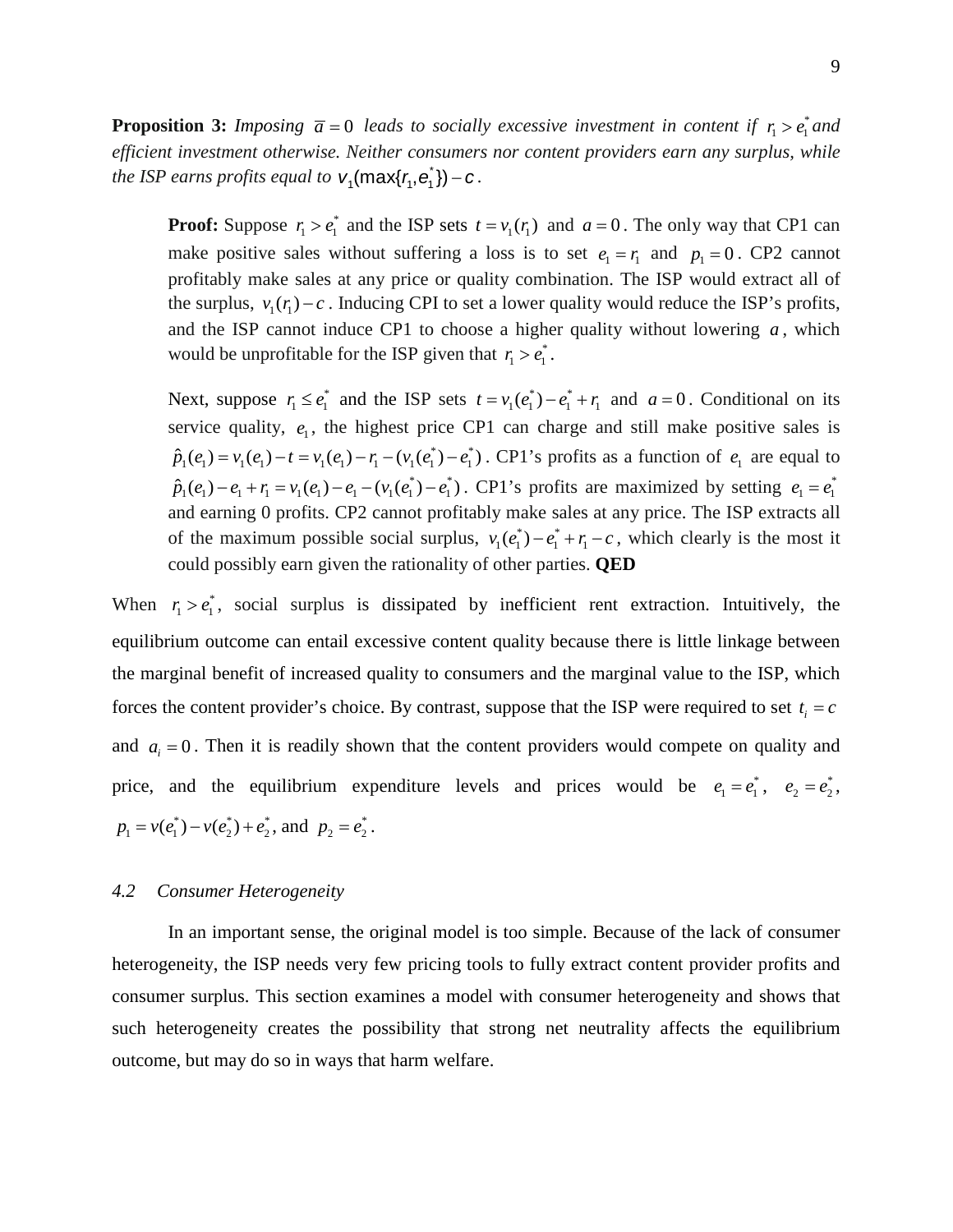To explore the effects of consumer heterogeneity, (temporarily) return to the assumption that the CPs' quality levels are fixed and suppose there are two types of consumers: (i) a unit mass with values  $v_1 = v_H$  and  $v_2 = 0$ ; and (ii) a  $\lambda$  mass with values  $v_1 = 0$  and  $v_2 = v_L$ , where  $0 < v_L < v_H$ . Thus, one set of consumers prefers CP1, while the other set prefers CP2, all else equal.  $\lambda$  parameterizes the degree of heterogeneity, with our baseline case corresponding to  $\lambda =$ 0.

Absent net neutrality regulation, the ISP fully squeezes the two content providers by setting  $t_1 = v_H$ ,  $t_2 = v_L$ , and  $a_i = r_i$ . In each case, this squeeze will cause content providers to set  $p_i = 0$ . Consumers will make the optimal choices between the content providers, and both providers will have positive sales in equilibrium.

Similarly, under both forms of weak net neutrality, the ISP sets discriminatory prices such that consumers choose their preferred content providers but each content provider earns zero profits. The maximum price that can be charged by a content provider is  $p_i = v_i - t_i$ , which yields profits of  $v_i + r_i - (t_i + a_i)$  per consumer. Under weak content provider net neutrality, the ISP will set  $t_1 + a = v_H + r_1$  and  $t_2 + a = v_L + r_2$ , while, under weak consumer net neutrality, the ISP will set  $t + a_1 = v_H + r_1$  and  $t + a_2 = v_L + r_2$ . Regardless, the ISP earns profits of  $v_H + r_1 - c + \lambda (v_L + r_2 - c)$ , which is what the ISP would earn in the absence of regulation.

With strong net neutrality regulation, the ISP is left with only two pricing instruments: the uniform *t* and *a*. In this case, the ISP will sometimes choose to squeeze CP1 at the expense of excluding CP2 from the market. In other cases, the ISP will allow CP2 to make positive sales but will squeeze it to extract all of its profits. In these latter cases, CP1 enjoys strictly positive profits. Observe that consumers earn no surplus in either case, as CP1 sets  $p_1 = v_H - t$  and CP2 sets  $p_2 = v_L - t$  in any equilibrium in which it makes positive sales. Summarizing these findings,

**Proposition 4:** *Under no regulation or either form of weak net neutrality, consumers make the optimal choices between the content providers, both providers have positive sales, and the ISP extracts all of the surplus,*  $v_H + r_1 - c + \lambda (v_L + r_2 - c)$ . Under strong net neutrality: (i) if  $1 - (v_L + r_2)$  $\frac{1}{(n+1)(\nu_L + \nu_2)} > \lambda$  $v_n+v_n-v_{n+1}v_{n+2}$  >  $\lambda$ , then *only CP1 and type-1 consumers are active, and the ISP extracts all of the*  $surplus, v_H - r_1 - c$ ; (ii) if  $\frac{v_H + r_1 - (v_L + r_2)}{v_L + r_2 - c} < \lambda$  $v_{H}+r_{1}-(v_{L}+r_{2})$  <  $\lambda$ , then both content providers and all consumers are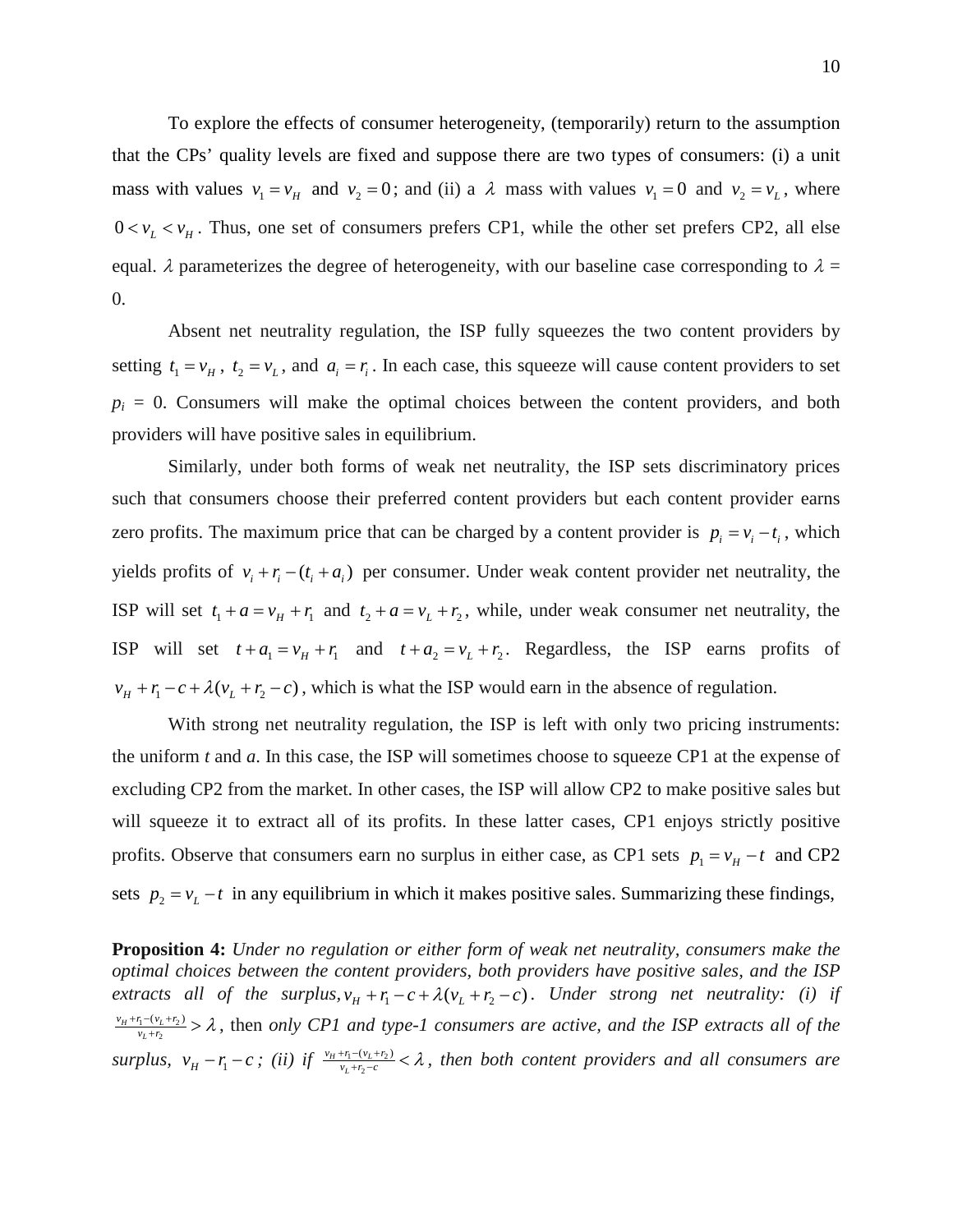*active, and CP1 earns profits of*  $v_H + r_1 - (v_L + r_2)$  *while the ISP earns*  $(1 + \lambda)(v_L + r_2 - c)$ ; and if  $1 - (v_L + r_2)$  $\frac{v_{L}+r_{1}-(v_{L}+r_{2})}{v_{L}+r_{2}} = \lambda$  $v_{H}+r_{1}-(v_{L}+r_{2})$  =  $\lambda$ , then equilibria of the types identified in (i) and (ii) both exist.

This result is a variant of the standard trade-off inherent with heterogeneous consumers and an inability to engage in price discrimination: the ISP compares setting a high price, which excludes low-value transactions (*i.e.*, setting  $t + a = v_H + r_1$  and earning  $v_H + r_1 - c$ ) with setting a low price, which results in greater sales (*i.e.*, setting  $t + a = v_L + r_2$  and earning  $(1 + \lambda)(v_L + r_2 - c)$ ).

When the proportion of low-value consumers is small (*i.e.*,  $\lambda$  is small), Proposition 4 demonstrates our earlier claim in the discussion of Proposition 1 above that strong net neutrality is a potentially blunt instrument in that it forces the ISP to foreclose on one content provider and its customers completely in order to supply the 'high end' of the market.<sup>[6](#page-11-0)</sup> Thus, niche content providers become under-served under strong net neutrality—something that does not arise in the absence of regulation or under either form of weak net neutrality. In this case, strong net neutrality reduces total surplus—the ISP's profits fall, while consumer surplus and content provider profits remain equal to zero.

Proposition 4 also demonstrates that, when there are sufficiently many low-value consumers relative to high-value ones (*i.e.*, when  $\lambda$  is sufficiently high), strong net neutrality results in CP1's being able to capture some surplus along the lines initially claimed in Gans (2015). Of course, CP2 never captures any surplus despite being preferred by a large proportion of consumers. Thus, the hold-up problem is not eliminated by strong net neutrality, but the ability of the ISP to extract rents from the content providers is diminished.

We next consider dynamic effects. Gans (2015) found that strong net neutrality can enhance content providers' incentives to invest in quality, but will have no effect on ISP investment. We will now demonstrate that only the conclusion with respect to content provider investment incentives extends to the case of consumers with heterogeneous preferences.

We assume that investments are long lived relative to the rate at which the ISP can change it prices. Thus, we model investment by adding a new stage to the beginning of the game: content providers simultaneously make investments, with  $k_i$  denoting the investment made by content provider *i*. The game then proceeds as above: the ISP sets its prices; the content

 $\overline{a}$ 

<span id="page-11-0"></span> $6$  Hermalin and Katz (2007) analyze a model with a continuum of types and derive a similar result in which imposing net neutrality leads to the exclusion of the low end of the market.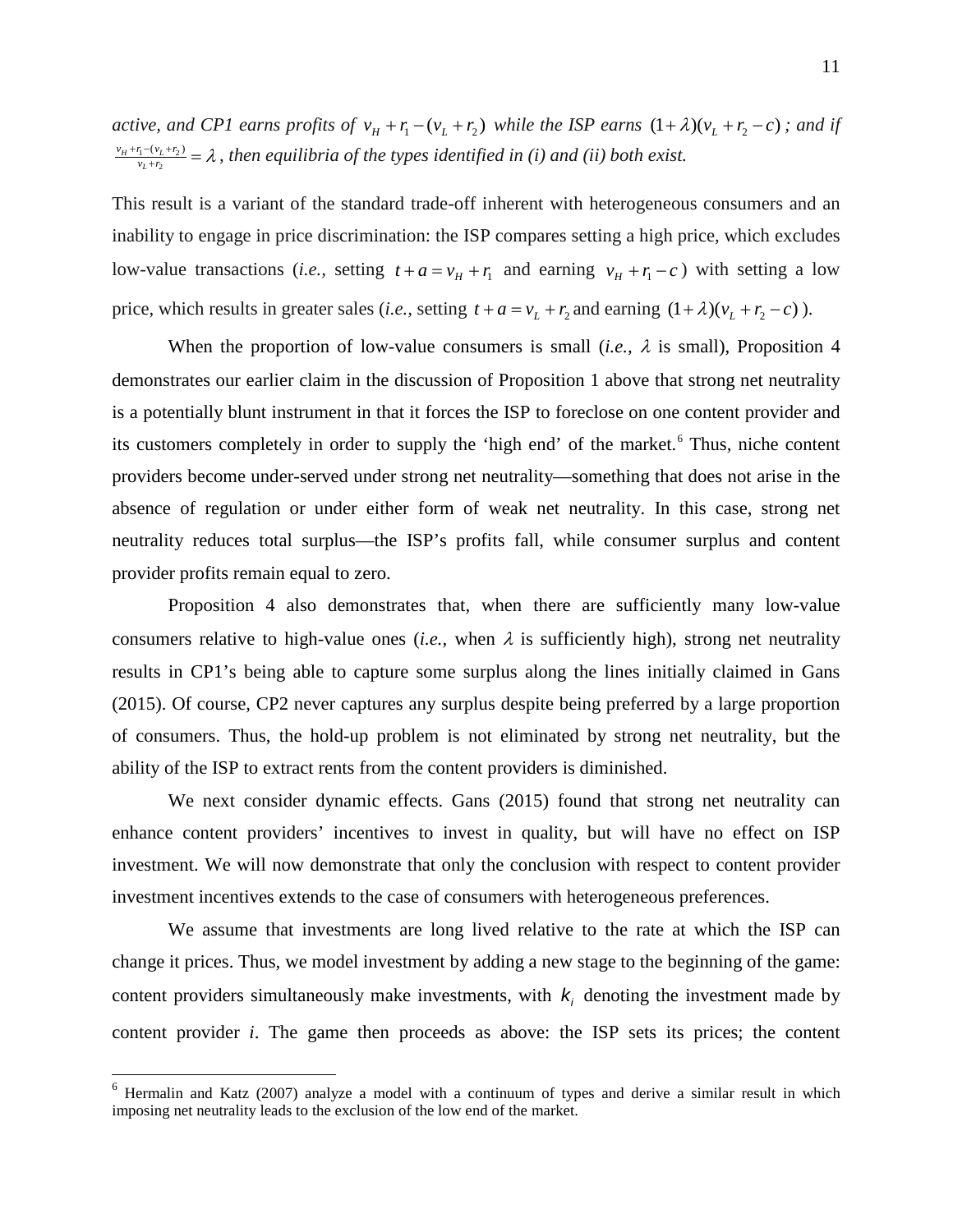providers then set their prices; and, lastly, consumers make purchase decisions. By Proposition 4, neither content provider earns positive quasi-profits (*i.e.,* profits gross of investment expenditures) in the absence of regulation or under either form of weak net neutrality. Hence, in these circumstances, the content providers have no incentives to investment regardless of the regulatory regime. Even under strong net neutrality, CP2 cannot earns positive quasi-profits, and  $k_2 = 0$ . By contrast, if  $\frac{v_H(0) + r_1 - (v_L(0) + r_2)}{v_L(0) + r_2}$  $\frac{H^{(0)+r_1-(v_L(0)+r_2)}}{v_L(0)+r_2} < \lambda$  $v_H(0) + r_1 - (v_L(0) + r_2)$ <br> $v_L(0) + r_2$   $\lambda$ , then there is a range of investment levels such that CP1 earns  $v_H(k_1) + r_1 - (v_L(0) + r_2)$  under strong net neutrality. Over this range, the increase in CP1's revenues from an increase in its investment level is equal to its marginal contribution to total surplus. Thus, strong net neutrality can partially or—if  $\frac{v_H(k_1^*)+r_1-(v_L(0)+r_2)}{v_L(0)+r_L}$ 2  $\frac{H^{(k_1^*)+r_1-(v_L(0)+r_2)}}{v_L(0)+r_2} < \lambda$  $v_H(k_1^*) + r_1 - (v_L(0) + r_2)$  <  $\lambda$ , where  $k_1^*$  the socially optimal investment level—even fully restore CP1's investment incentives if its customers constitute a sufficiently small proportion of all consumers (*i.e.,* λ is sufficiently large). $<sup>7</sup>$  $<sup>7</sup>$  $<sup>7</sup>$ </sup>

Now consider net neutrality's effects on investment by the ISP. If one models the ISP's investment as an all-or-nothing entry or exit decision, then net neutrality reduces ISP investment incentives whenever it lowers the ISP's overall profits. However, a model in which the ISP has already entered and is considering incremental investments is also worth examining.

Let *K* denote the ISP's investment in network quality, and let  $v_L(K)$  and  $v_H(K)$  denote the dependence of the values of  $v_L$  and  $v_H$  on that investment (for convenience, the notation suppresses the influence of content-provider investment). We assume that both  $v_L(\cdot)$  and  $v_H(\cdot)$ are increasing, concave functions, with  $v_H(K) > v_L(K)$  for all K. Note that the ISP's investment is not targeted at either group of consumers, although a given change in the common investment level may affect the two types of consumers differently.

By Proposition 4, the ISP appropriates the entire social surplus when there is no regulation, under either form of weak net neutrality, or under strong net neutrality when  $1 - (V_L (K) + V_2)$ 2  $\frac{\nu_{H}(K) + r_{1} - (\nu_{L}(K) + r_{2})}{\nu_{L}(K) + r_{2}} > \lambda$  $v_H(K)+r_1-(v_L(K)+r_2)$   $\geq \lambda$ . Hence, in all of these circumstances, the ISP has socially optimal investment

 $\overline{a}$ 

<span id="page-12-0"></span> $<sup>7</sup>$  This model, like many in the literature, takes a static view of ISP's incentives with respect to the hold up of content</sup> providers. In reality, especially a monopoly ISP would not want to appropriate all of the surplus from content providers when doing so eliminated their incentives to invest in content. Instead, the ISP would like to commit to leaving some surplus with content providers to induce investment that would increase the amount of total surplus, much of which would be appropriated by the ISP. Modeling this type of commitment would require an extension to repeated games which is beyond the scope of the present paper.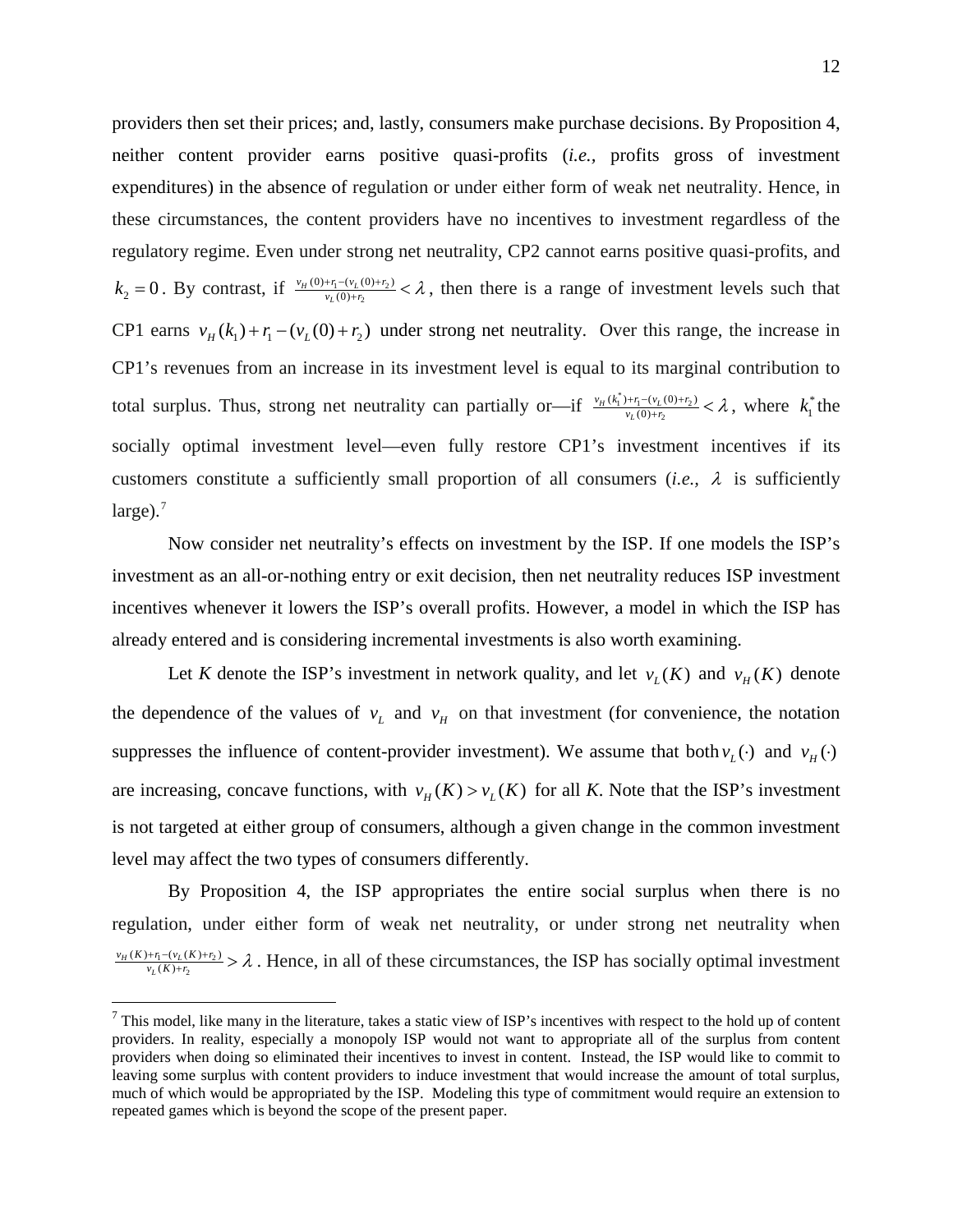incentives regardless of the regulatory regime. Observe, however, that this does not mean that investment is unaffected by regulation. In particular, when strong net neutrality is imposed and  $1 - (V_L (K) + V_2)$ 2  $\frac{\nu_{H}(K) + r_{1} - (\nu_{L}(K) + r_{2})}{\nu_{L}(K) + r_{2}} > \lambda$  $v_H(K)+r_1-(v_L(K)+r_2)$   $\geq \lambda$ , the ISP's investment is efficient *conditional on its output decisions*, but is less than the investment that would have occurred absent network neutrality. Absent network neutrality, the ISP's marginal incentive to invest is  $v'_H(K) + \lambda v'_L(K) - 1$ , which is also the social marginal value. By contrast, when strong net neutrality is imposed and  $\frac{v_H(K)+r_1-v_L(K)+r_2}{v_L(K)+r_2}$  $\frac{\nu_{H}(K) + r_{1} - (\nu_{L}(K) + r_{2})}{\nu_{L}(K) + r_{2}} > \lambda$  $\frac{v_H(K)+r_1-(v_L(K)+r_2)}{v_L(K)+r_2} > \lambda$ , the ISP does not derive any benefits from increasing  $v<sub>L</sub>$  (type-2 consumers and CP2 are inefficiently excluded from the market) and the ISP's marginal investment incentive is only  $v'_H(K) - 1$ .

When strong net neutrality is imposed and  $\frac{v_H(K)+r_1-v_L(K)+r_2}{v_L(K)+r_2}$  $\frac{H(K) + r_1 - (v_L(K) + r_2)}{v_L(K) + r_2} < \lambda$  $\frac{v_H(K)+r_1-(v_L(K)+r_2)}{v_L(K)+r_2} < \lambda$ , both types of consumer are present in the market and consumers that value CP2 service at  $v_L(K)$  are the marginal consumers who drive the ISP's pricing. Spence (1975) demonstrated that a monopolist's incentive to invest in product quality is distorted when the marginal customer values incremental quality differently than does the average consumer. Hence, in this case, the Spence distortion arises when  $v'_H(K) \neq v'_L$ , and strong net neutrality may strengthen or weaken investment incentives depending on whether CP1's or CP2's customers are more sensitive to network quality. By contrast, in the absence of strong net neutrality, the ISP can screen consumers and effectively charge different prices to different consumer types, eliminating the Spence distortion.

In summary, we have shown:

**Proposition 5:** *In the absence of regulation or under either form of weak net neutrality, the ISP*  has socially optimal investment incentives. Under strong net neutrality:(i) if  $\frac{v_H(K)+r_1-v_L(K)+r_2}{v_L(K)+r_2}$  $\frac{\nu_{H}(K) + r_{1} - (\nu_{L}(K) + r_{2})}{\nu_{L}(K) + r_{2}} > \lambda$  $\frac{v_H(K)+r_1-(v_L(K)+r_2)}{v_L(K)+r_2} > \lambda$ , *then the ISP has socially optimal investment incentives conditional on its sales; and (ii) if*   $1 - (V_L (K) + V_2)$ 2  $\frac{\nu_{H}(K) + r_{1} - (\nu_{L}(K) + r_{2})}{\nu_{L}(K) + r_{2}} < \lambda$  $v_H(K)+r_1-v_L(K)+r_2$ )  $< \lambda$ , then the ISP's incentives are socially insufficient (excessive) if  $v'_L(K)$  is less *(greater) than*  $\Delta_1 \geq C_1$ *.* 

### **5 Conclusion**

Using a deliberately simple model, Gans (2015) identified powerful neutrality results (*i.e.,* that net neutrality regulations are often ineffective in terms of influencing market outcomes). In this paper we have corrected and extended this insight. The extensions illustrate the power the pricing-neutrality principle of Gans and King (2003). However, we have also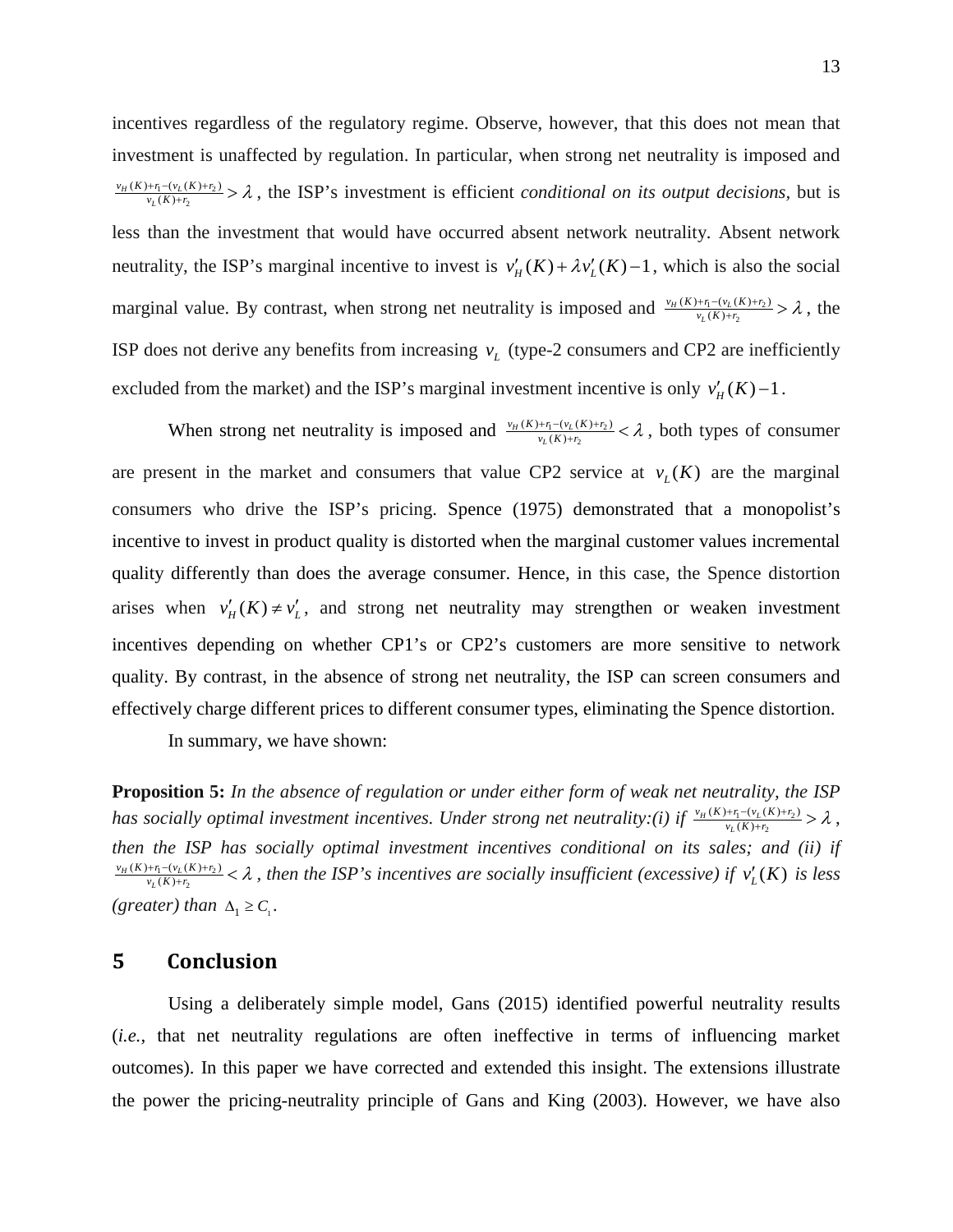shown that other effects of net neutrality quickly arise as one generalizes the model, making it very difficult to reach general theoretical conclusions about the effects of net neutrality. In particular, in addition to the Gans and King (2003) neutrality principle, there is another general force at work here: limiting the mechanisms through which a monopolist (here, the ISP) can extract rents will weakly lower the monopolist's profits and may also lower equilibrium total surplus as the monopolist is driven to use more inefficient means of rent extraction.